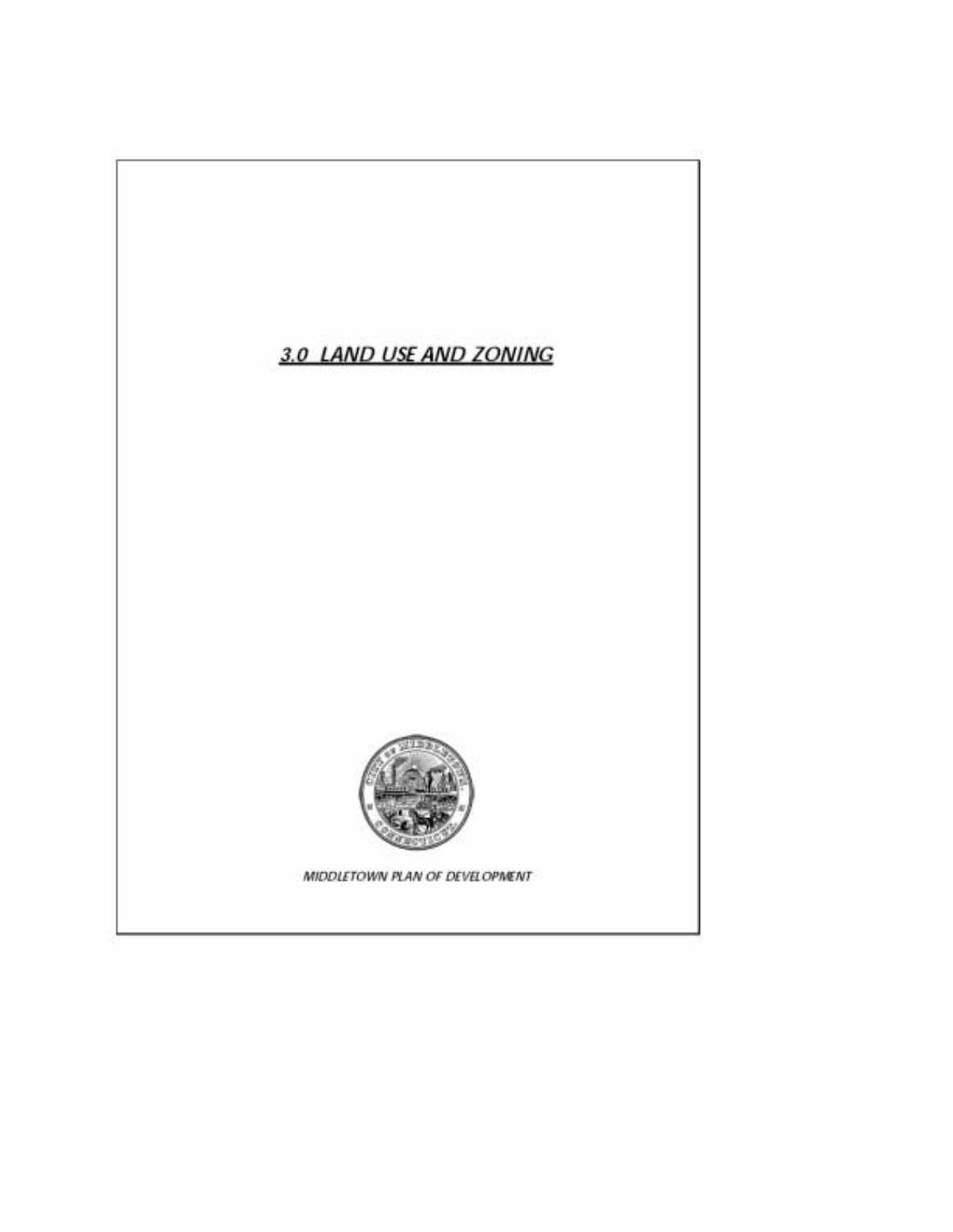## **3.0 LAND USES AND ZONING**

## **3.1 Introduction**

This chapter presents the pattern of land development within Middletown and shows the existing land uses for the city. This chapter also includes a discussion of the different residential, commercial, and industrial zones within the city to indicate what types of development are possible and where. Existing land uses generally conform with the underlying zone, so zoning has an important impact on future development. In order to plan for efficient and orderly growth, this Plan of Development recommends the following goals:

• *Maintain a variety of residential densities that support a mix of housing types and accommodate different types of households.* 

*• Encourage commercial and industrial development that corresponds with the city's existing infrastructure, particularly uses that may benefit from access to rail traffic* 

• *Promote land uses and densities that strengthen the vitality of the Central Business District.* 

*• Encourage open space preservation to protect the city's quality of life, historic rural characteristics, as a means to direct growth, and control the cost of community services.* 

## **3.2 Existing Conditions**

The City of Middletown covers 42.5 square miles, or approximately 27,190 acres.2 After excluding the Connecticut River and other water bodies, the city has a land area of 40.9 square miles.3 The city's 2000 population totaled 46,918 persons, giving it a population density of 1,147 people per square mile, making it the most densely populated of Middlesex County's municipalities. Haddam, with 159 persons per square mile, has the lowest population density in the county while Cromwell, with 1,007 persons per square mile4, is not far behind Middletown. Hartford, in contrast, has a population density of over 7,500 persons per square mile.

**Land Use Patterns.** The City has a rich variety of land uses. Table 3.1 shows the various land uses and the amount of acres associated with each use. The historic downtown reflects Middletown's past through its mix of residential, commercial, industrial, and governmental uses. Suburban and rural landscapes lie on the outskirts of town, and commercial centers line many of the gateway streets into Middletown. Large industrial/office areas are recent additions to the built environment, and have good access to highways. These different land uses show the progression of the city's development patterns over the years, tracing Middletown's history from a small riverport city, to manufacturing center, to the growth of suburban residential developments and finally to the dispersal of corporate office space. Middletown's size and position at the center of the state have also attracted a number of public institutions. Figure 3.1 illustrates the breakdown of major land uses throughout Middletown.

\_\_\_\_\_\_\_\_\_\_\_\_\_\_\_\_\_\_\_\_\_\_\_\_\_\_

<sup>2</sup> Middletown's GIS database

<sup>3</sup> Middlesex County Chamber of Commerce

<sup>4</sup> Density figures equal 2000 population divided by town's land area.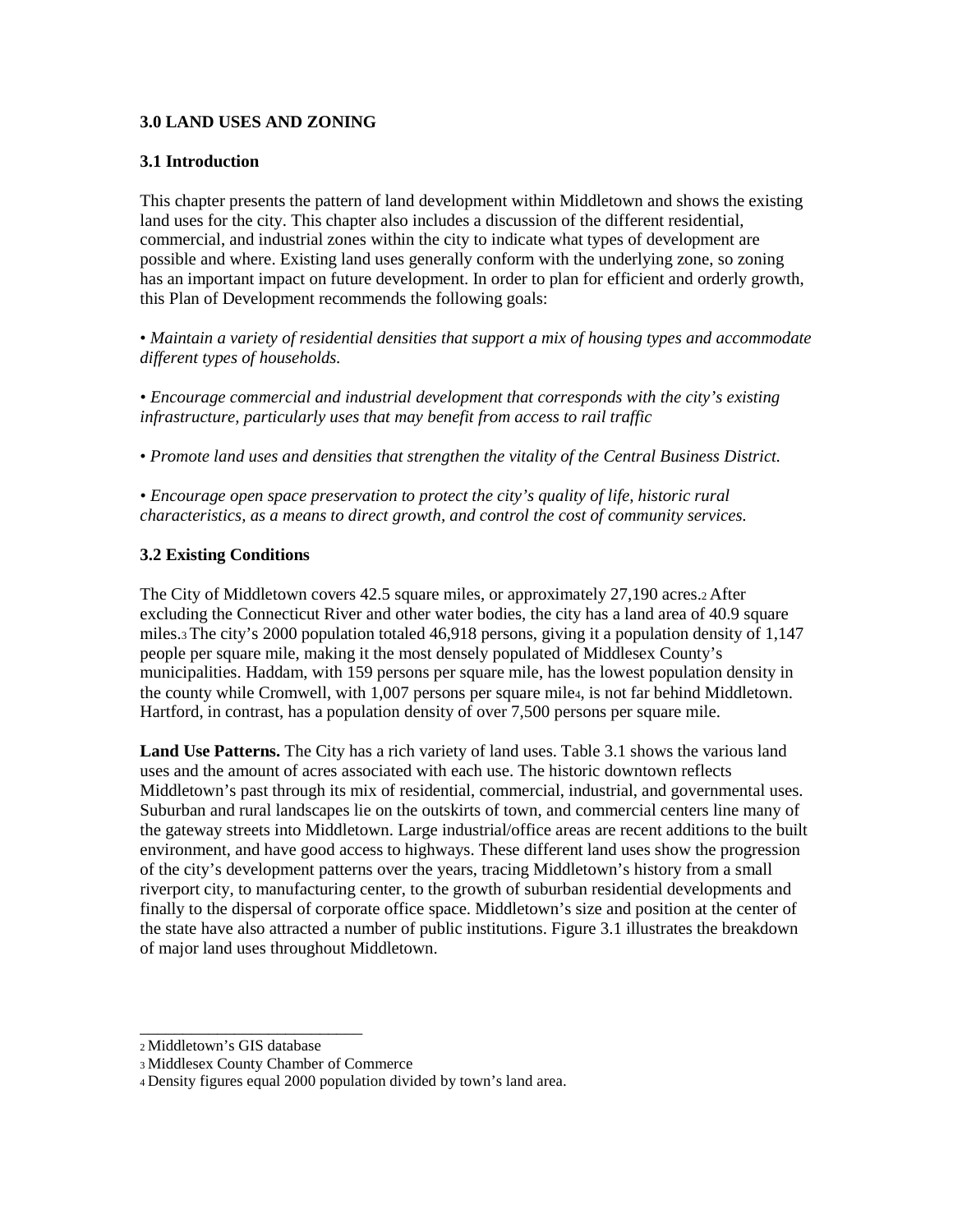| Land Use             | Acres   |        |
|----------------------|---------|--------|
| begolevebn           |         |        |
| Agriculture          | 2.125   | 7.8%   |
| Woodland/Vacant      | 9,680   | 35.6%  |
| Parks/Open Space     | 3,465   | 12.7%  |
| Total Undeveloped:   | 15,270  | 56.2%  |
| eveloped             |         |        |
| Residential          | 6,080   | 22.4%  |
| High Density         | 940     |        |
| Medium-Dentify       | 2.445   |        |
| Low-Density          | 2.075   |        |
| Multi-Fornity        | 620     |        |
| Commercial           | $355 -$ | 1.3%   |
| <b>Industrial</b>    | 1,060   | 3.9%   |
| Public/Institutional | 920.    | 3.4%   |
| Roads/Water Bodies   | 3,505   | 12.9%  |
| Total Developed:     | 11.920  | 13.8%  |
| Acreage              | 27.190  | 100.01 |

Table 3.1 Land Uses by Acreage, 2000

ource: 1911

**Undeveloped Land.** For a city as well populated as Middletown, there is a surprising amount of undeveloped land. The Land Use Map shows that undeveloped land - active agriculture, woodland and vacant land, and parkland - constitutes approximately 56 percent of the city's land area. Agricultural and forested lands make up most of this undeveloped acreage. These areas endow Middletown with its rural character. Much of the undeveloped land lies east of Route 9 and west of Interstate 91, on the outskirts of the city. Over the past decade the city has expanded its holdings of parkland and committed open space; these two uses now exceed the number of acres of active agricultural land

**Developed Land.** As table 3.1 indicates, residential uses occupy the bulk of developed land. Figure 3.1 shows that the City has successfully managed to promote compact residential growth, avoiding excessive sprawl. Rural areas lie just beyond the denser residential areas, with some serving as a transition between residential and woodland/open space. Although industrial districts persist along the railroad tracks, significant expansion of new industrial and office centers has occurred near I-91 over the past two decades, due to good regional access by road. Combined, commercial and industrial land uses now constitute approximately five percent of the city's land area.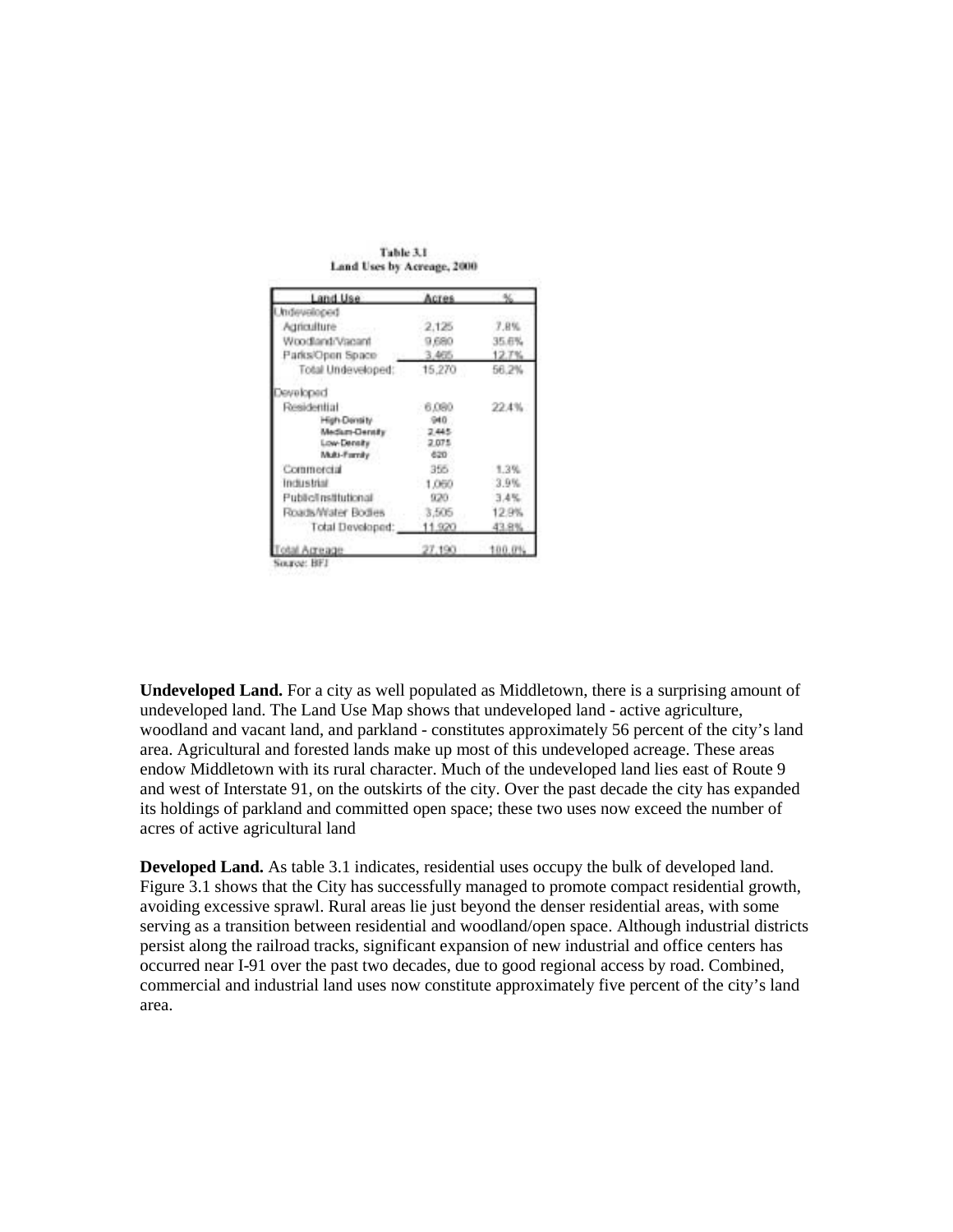

**Residential Uses.** After a high point of 800 new housing units in 1987, Middletown received 827 applications for new housing permits between 1990-1996, or an annual average of 118 applications. Recently, there has been a surge in construction activity coinciding with the positive economic climate. Despite housing construction in areas outside the central core, Middletown has avoided rapid suburban sprawl as most new residential developments have tended to be compact. The Westlake census tract, for instance, has a higher residential density (11 persons/acre) than does the central business district (9.5 persons/acre).5 Existing residential areas tend to be concentrated within the central and western portions of the city, though new housing is expanding west of I-91 and into the south central portion of the city, areas traditionally undeveloped or used for agriculture. Figure 3.2 on the following page illustrates the built residential areas within Middletown. However, as the economic climate improves, Middletown may find its undeveloped land, including farms and hillsides, under greater threat of development. Much of the recent growth has occurred in the Route 217 – I-91 corridor in the north- west section of the city, involving a mix of condominium and town house developments. Future housing development is likely to shift to areas further south and to the west, areas zoned for larger lot development. This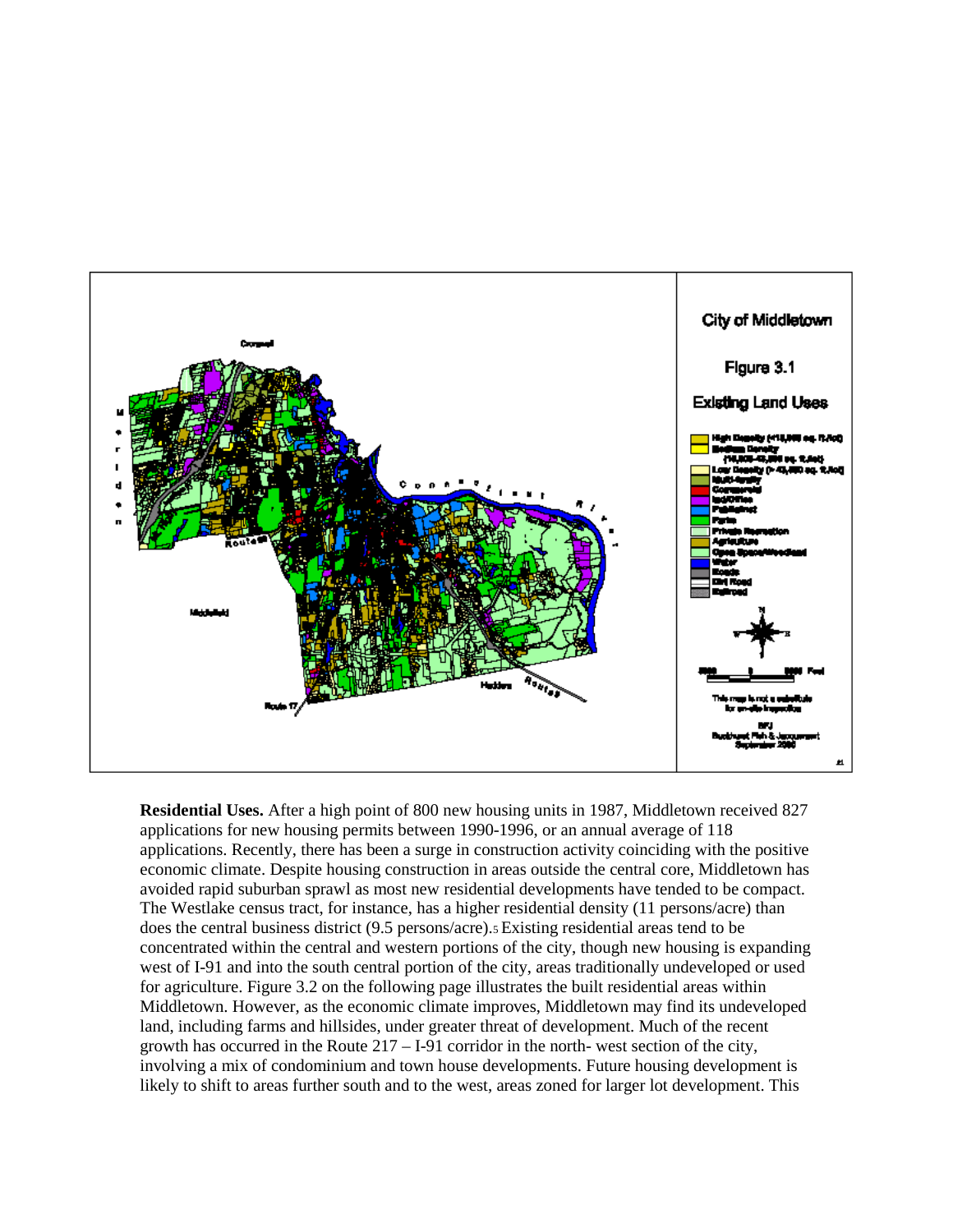raises the possibility that residential building construction in these areas will lead to sprawl, harming those areas of the city that retain a connection to Middletown's rural past.

**Commercial and Industrial Uses**. Existing commercial and industrial land uses account for just over five percent of Middletown's land area. The central business district (CBD) has historically been the city's commercial core, with Main Street as the heart of the historic downtown. With approximately 60 acres of commercial uses within the CBD, the CBD represents less than 20% of the 355 commercial acres in the city today. The commercial strength of the downtown has been diluted over the years due to competition from nearby shopping malls and from the smaller-scale commercial plazas in Middletown, particularly those along Route 66, Newfield Street, and Route 17. The 1990 Plan of Development recognized the need for a strong central business district and promoted land use policies that have discouraged commercial development outside of the CBD. Implementation of the plan has resulted in relatively few and small-scale commercial strip developments within the city.

Middletown has approximately 1,000 acres in industrial use, concentrated in four broad areas:

- West of I-91, where light industrial and research uses are located in the vicinity of the Aetna complex;
- The I-3 zone along the Connecticut River, currently the location for the Pratt & Whitney aircraft complex as well as the Northeast Utilities plant;
- Along Route 3, where mixed light industrial and commercial uses have located near the Cromwell town line; and
- Scattered development along the Route 9/Saybrook Road corridor.

\_\_\_\_\_\_\_\_\_\_\_\_\_\_\_\_\_\_\_\_\_\_

<sup>5 1990</sup> census information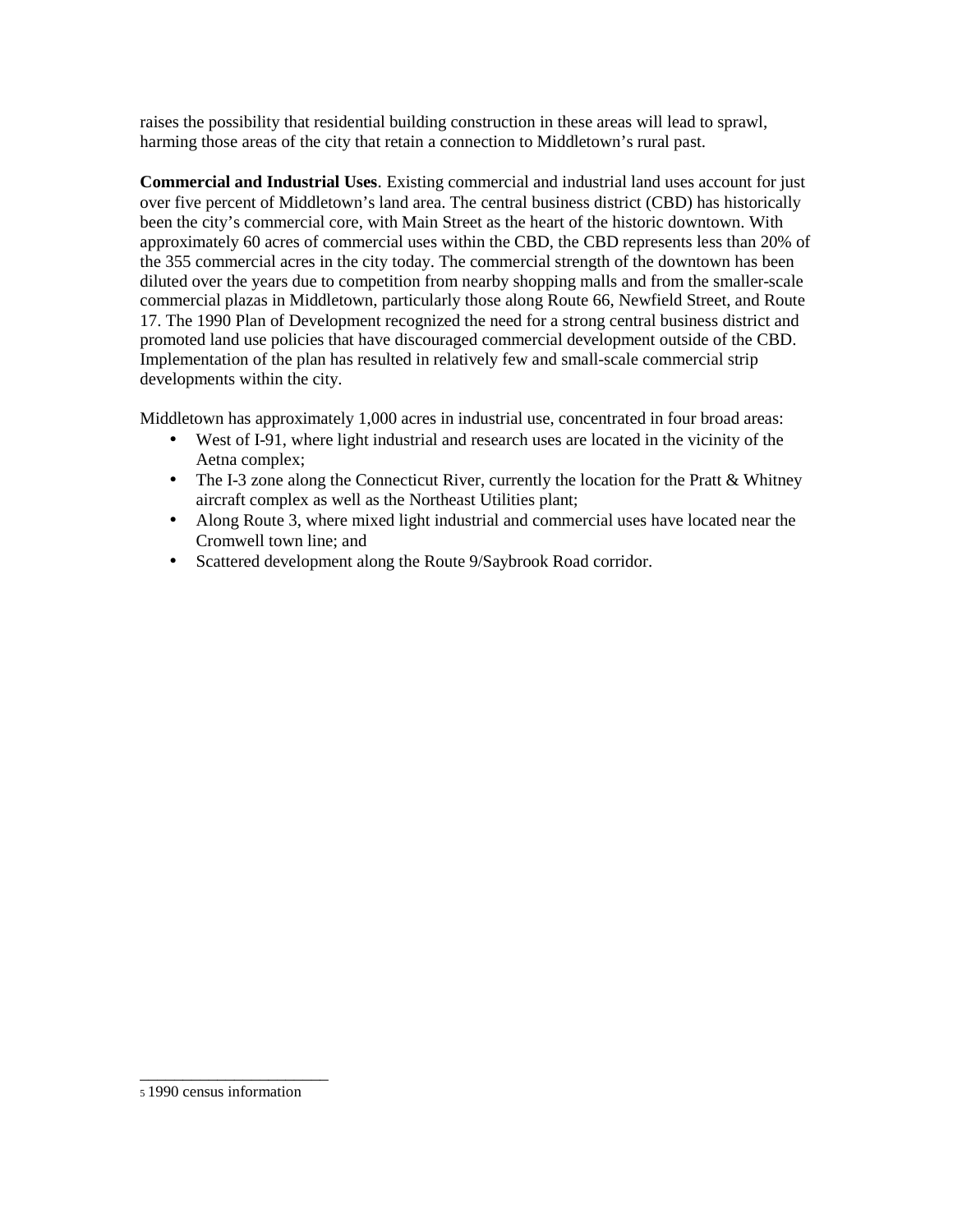

## MIDDLETOWN PLAN OF DEVELOPMENT<br>Middletown, CT







Multi-Family



10000 15000 Feet 5000

 $\angle$  607 Buckhurst Fish & Jacquemart, Inc.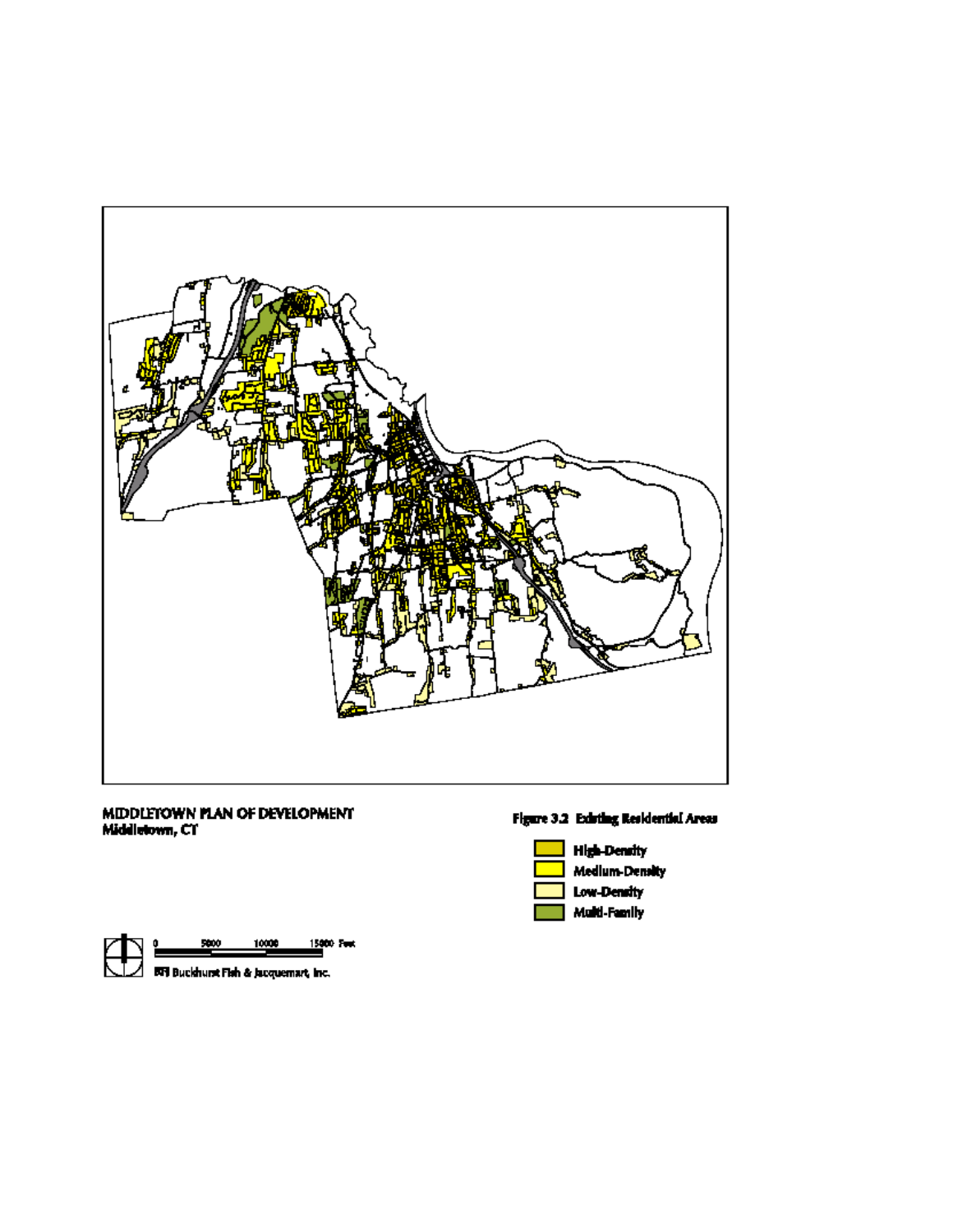

# MIDDLETOWN PLAN OF DEVELOPMENT<br>Middletown, CT



住 5000 10000 15000 Feet  $\boldsymbol{\varDelta}$  . EXT Buckhurst Fish & Jacquemart, Inc.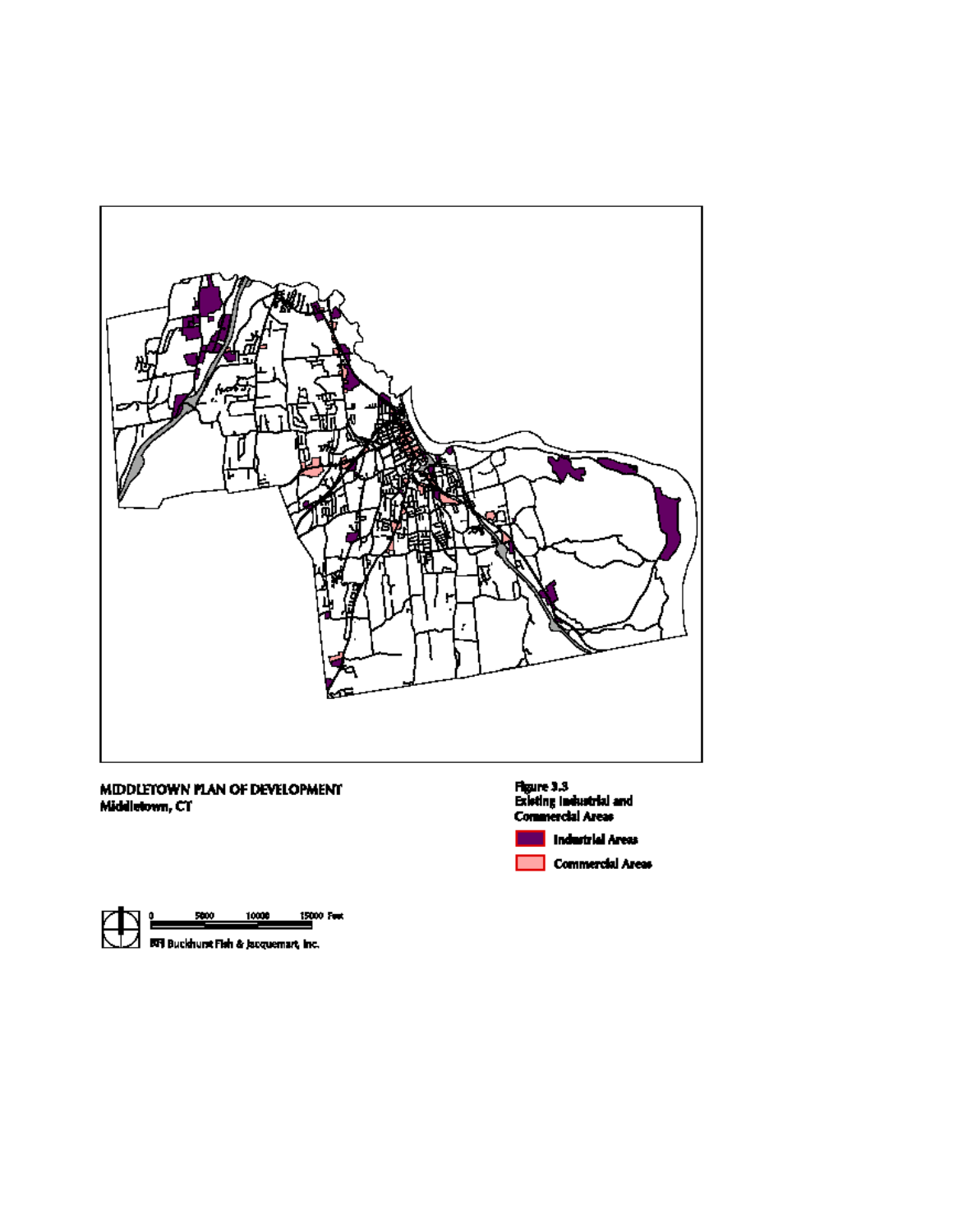#### **3.3 Zoning**

Middletown zoned the downtown area in 1927; outlying lands were first zoned in 1955. Today the city has twenty-eight different zoning classifications. The bulk of these are residential, followed by industrial and then business. Industrial zones line the railroad tracks and portions of I-91 and Route 9. Zones for commercial enterprises lie along the major arterials into town as well as the central business district. Residential uses and mixed uses make up most of the rest of the land within the city. Table 3.2 shows the zoning classifications and acreages dedicated to each zone. The table indicates that fully 74% of the land in town is zoned residential; 15% industrial; and less than 3% is districted for commercial uses. The percentage distribution of the various zones has not varied significantly over the past decade.

As an older city, Middletown has made substantial public investment in infrastructure. Zoning in Middletown reflects this capital investment, correlating intensity with available infrastructure. Commercial zones are mapped in the downtown and along major arterials where transportation routes and population densities support those land uses. Industrial spaces have been zoned near railroad lines or major highways, particularly I-91, to allow for movement of goods and to provide good access for commuters.

Housing densities throughout the city are likewise influenced by the availability of water and sewer. Typically, the higher density zones correspond with the availability of water and sewer connections. These zones are typically in the central developed area of town: east of I-91, west of Route 9 and north of Crystal Lake. The larger residential lots of one or one and one-half acres rely on on-site septic disposal systems and individual wells. These lots are typically found throughout the western and southern portions of the city. The larger lots also are found in areas that are environmentally sensitive and not suitable for intensive residential developments.

Middletown has updated and amended its zoning code to proactively regulate future growth in a way that benefits general public goals. The Downtown Village District Zone is the newest zone approved by the City. This zone provides the city with greater development control, requiring architectural review of new buildings. This new zone supports the findings of the citywide survey conducted in August, 1999 that favor greater aesthetic controls over new development.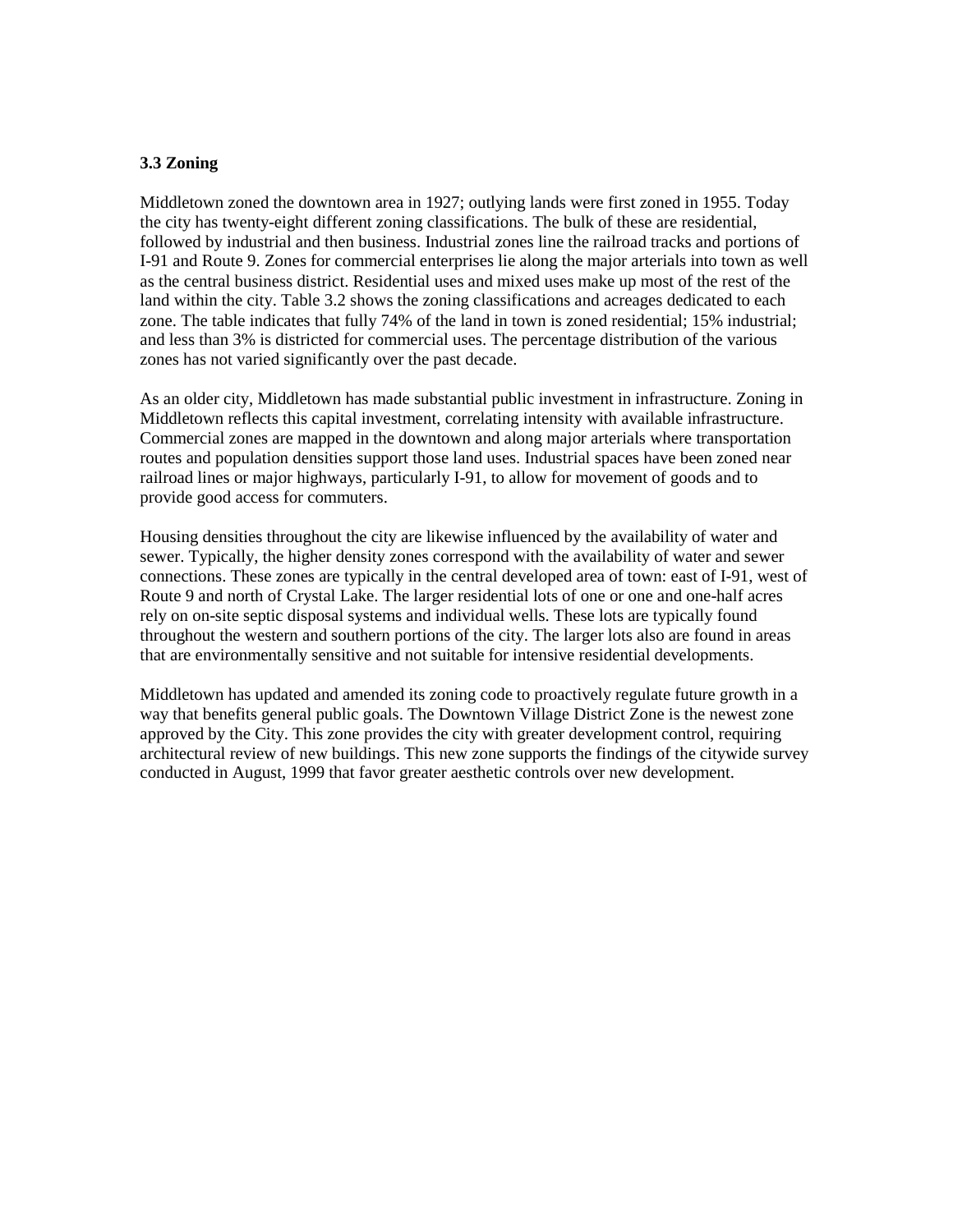|                | Zone Name                            | Acreage | % Total |
|----------------|--------------------------------------|---------|---------|
| RPZ            | Residential Prezoning                | 1225    |         |
| R-15           | Residential 15,000 sq. ft. / lot     | 4905    |         |
| R-30           | 30,000 sq. ft. / lot                 | 3460    |         |
| R-45           | $\mathbf{u}$<br>45,000 sq. ft. / lot | 3218    |         |
| R-60           | 60,000 sq. ft. / lot                 | 5720    |         |
| $R-1$          | Restricted Residence                 | 480     |         |
| M              | Multi-family                         | 360     |         |
| МX             | Mixed Use                            | 330     |         |
| PRD            | Planned Residential Development      | 785     |         |
| DVD            | Downtown Village District            | 70      |         |
|                | <b>Total Residential</b>             | 20553   | 78.6%   |
| $B-1$          | Central Business                     | 120     |         |
| $B-2$          | <b>General Business</b>              | 345     |         |
| <b>NPC</b>     | Newfield Planned Commercial          | 355     |         |
|                | <b>Total Business</b>                | 820     | 3.1%    |
|                |                                      |         |         |
| $I - 1$        | Service Industrial                   | 170     |         |
| L <sub>2</sub> | Restricted Industrial                | 150     |         |
| $-3$           | Special Industrial                   | 1995    |         |
| $-4$           | Limited Industrial Zone              | 260     |         |
| <b>IOP</b>     | Interstate Office Park               | 110     |         |
| ΙM             | Interstate Mixed-Use Zone            | 80      |         |
| ΙT             | Interstate Trade                     | 110     |         |
| <b>IRA</b>     | Industrial Redevelopment Area        | 1105    |         |
|                | Total Industrial                     | 3980    | 15.2%   |
| TD             | <b>Transitional Development</b>      | 150     |         |
| ID             | Institutional Development            | 347     |         |
| RF             | <b>Riverfront Recreation</b>         | 305     |         |
|                | Total Other                          | 802     | .1%     |
|                |                                      |         |         |
|                | TOTAL                                | 26155   | 100.0%  |

Table 3.2 Zoning Reference, by Acreage

#### **3.4 Development Potential**

The development potential for existing undeveloped land was examined by superimposing the zoning map over existing developed and undeveloped land uses in Middletown. Table 3.3 quantifies the developable acreage and presents the development potential for each major zone category, making allowances for site constraints such as wetlands and steep slopes.

The first column in Table 3.3 shows the number of vacant acres that each zone contains. The second column shows the net developable acreage. This is calculated by first subtracting 50% of the environmentally sensitive lands (slopes over 25%, floodplains, wetlands, and water bodies) from the vacant land and then subtracting 10% of the remaining acres to account for roads, utilities, and design inefficiencies. The third column, potential development, reflects the net developable acres multiplied by the building standards found within the zoning code. This then results in the amount of additional floor space that could be built in the commercial/industrial sectors and the number of new dwelling units possible in residential sectors.

**Commercial and Industrial Potential.** The table indicates that another 794,000 square feet of commercial space could be built and nearly 20,000,000 square feet of industrial floor space. Figure 3.4 shows the location of undeveloped commercial and industrial land in Middletown. Although slopes over 25% were discounted from the acreage calculation, it is possible that the industrial figure remains overly optimistic. For instance, the I-3 section in the Maromas area has a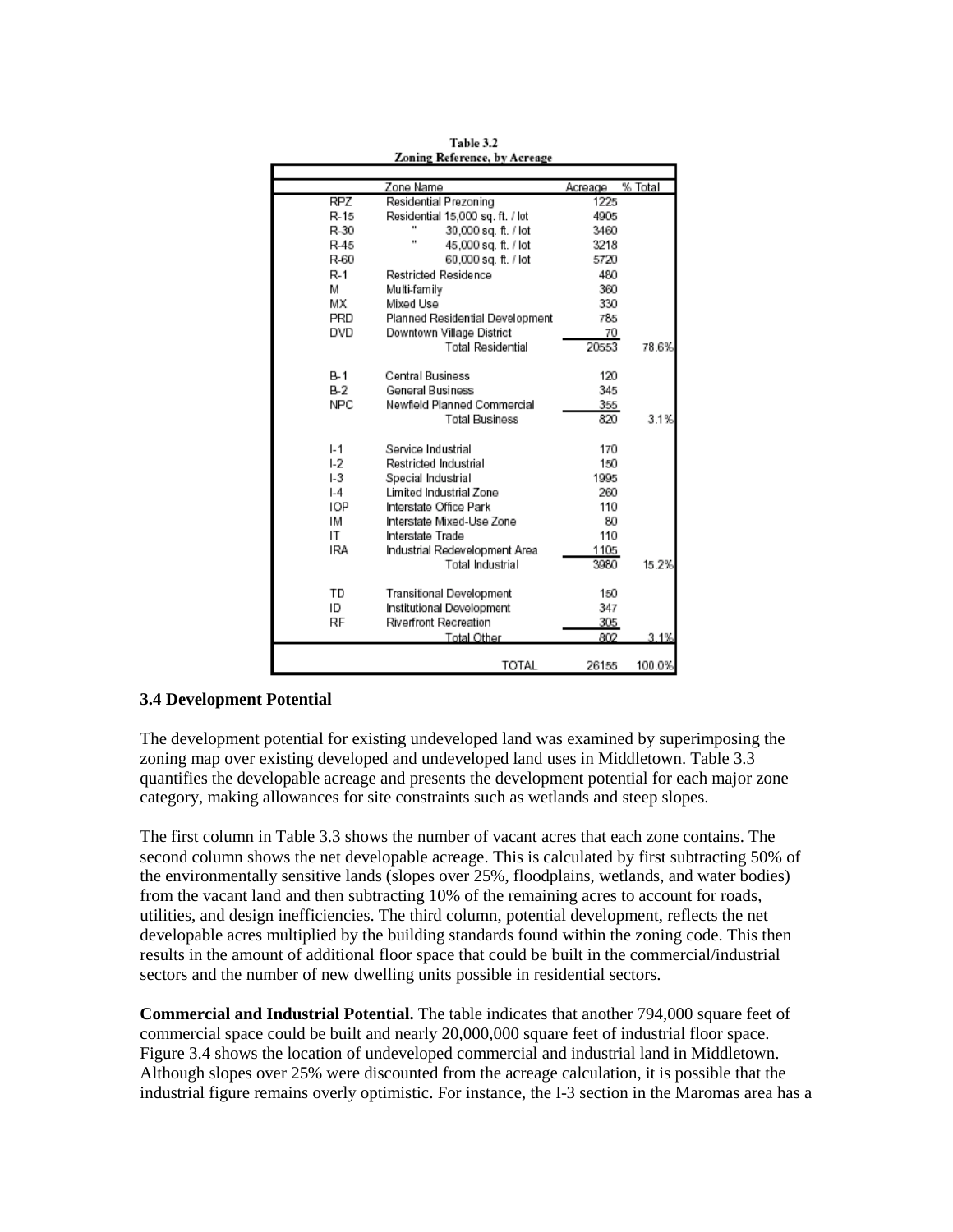great deal of topographic variety. Even though slopes may not exceed 25% in certain places, parts of the remaining terrain will require substantial preparation for construction and thus may not be truly usable. As Figure 3.4 illustrates, most of the remaining undeveloped business and commercial areas are concentrated in four areas: 1) west of I-91, 2) along the railroad tracks in the northeast corner of town, 3) the Maromas area, and 4) off of Route 17 adjacent to Middlefield.

**Housing Potential.** Table 3.3 indicates that under current zoning, the majority of new residential construction could take place within the R-15, R-1, and RPZ zones, which have a minimum lot size of 15,000 square feet per residence. The second highest number of new units that could be constructed is in the R-60 zone, those areas on the outskirts of town that are predominately in use for agriculture and woodlands. Figure 3.5 illustrates the land that is zoned for residential uses but has not been developed. Most of the vacant residential areas are west of the downtown area, east of Route 9 and in the south central portion of the city. Only 26% of the land zoned for residential uses has been developed. Generally speaking, zones allowing higher densities are located closer to the CBD with the R-30, R-45, and R-60 zones situated progressively further from the downtown.

Comparing the current land uses with those of a decade ago, housing developments have expanded into what was wooded and agricultural lands west of I-91and continue to push southerly into the south-central area of town. Water and sewer systems have been extended to these areas, putting development pressure on land that is presently undeveloped.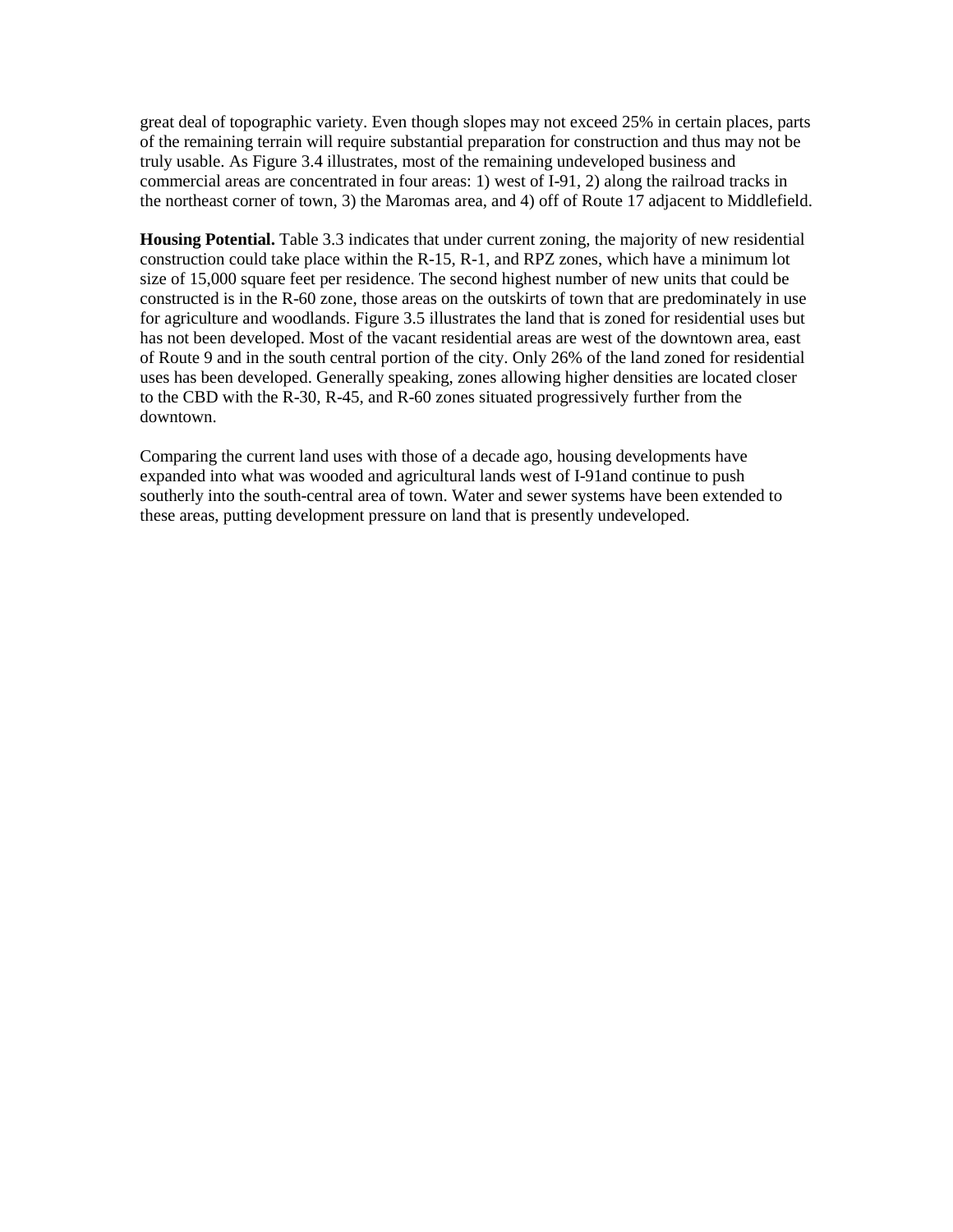| Zones        | Vacant Acres | Net Developable<br>Acres | Potential<br>Development | <b>Additional</b><br>Population <sup>2</sup> |
|--------------|--------------|--------------------------|--------------------------|----------------------------------------------|
| Commercial   |              |                          |                          |                                              |
| <b>B2</b>    | 100          | 55                       | 794,000 sq. ft.          |                                              |
| Industrial   |              |                          |                          |                                              |
| $I-1/IRA$    | 145          | 90                       | 1,956,000 sq. ft.        |                                              |
| $I-2/I-4/IT$ | 765          | 700                      | 8,732,000 sq. ft.        |                                              |
| $I-3$        | 1.555        | $1174^{1}$               | $8,000,000$ sq. ft. $^1$ |                                              |
| IOP          | 40           | 35                       | 300,000 sq. ft.          |                                              |
| NPC          | 135          | 65                       | 849,000 sq. ft.          |                                              |
| Subtotal     | 2,740        | 2,119                    | 19,837,000 sq. ft.       |                                              |
| Residential  |              |                          |                          |                                              |
| Multi Family | 65           | 50                       | 300 units                | 690                                          |
| R1/ RPZ /R15 | 1.530        | 1,070                    | 3,100 units              | 7.130                                        |
| R30          | 1,730        | 1,365                    | 1,975 units              | 4.543                                        |
| $R45^4$      | 1.120        | 860                      | 830 units                | 1.909                                        |
| <b>R60</b>   | 3.900        | 3.030                    | 2.200 units              | 5.060                                        |
| TD           | 15           | 8                        | 32 units                 | 74                                           |
| Mixed Uses   |              |                          |                          |                                              |
| МX           | 45           | 25                       | 150 units                | 345                                          |
| IM           | 60           | 35                       | $250 \text{ units}^2$    | 575                                          |
| Subtotal     | 8.465        | 6,443                    | 8,837 units              | 20,325                                       |
| TOTAL        | 11,205       | 8.562                    |                          |                                              |

Table 3.3 **Development Potential by Zone** 

<sup>1</sup>Convecticat River Interceptor SewerProject, Middletown Department of Planning, Conservation, and Development.<sup>2</sup> Prior to building 250 units, a minimum of 700,000 square feet of office space must be under construction.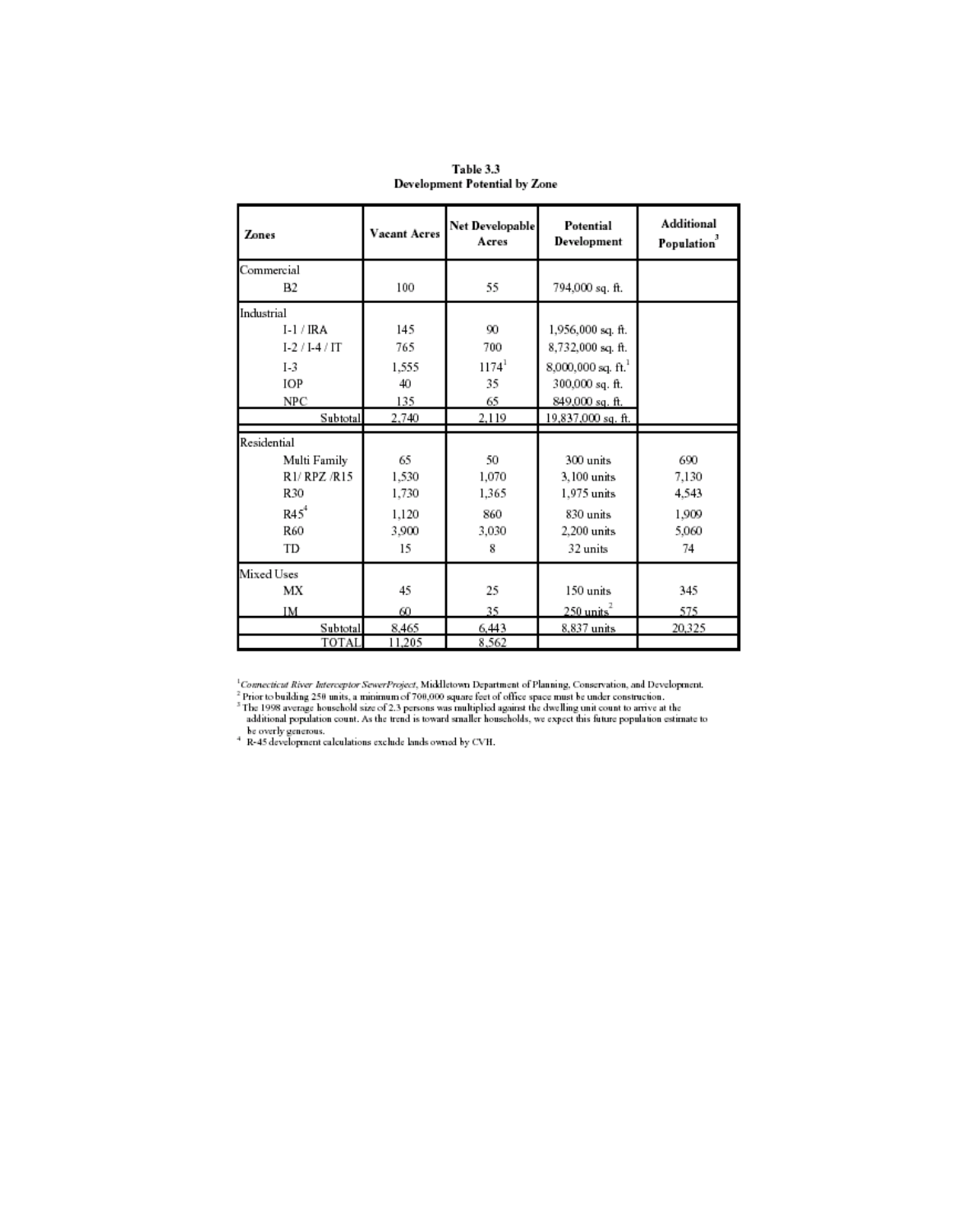

# MIDDLETOWN PLAN OF DEVELOPMENT<br>Middletown, CT





Undeveloped Commercial Areas Undeveloped Industrial Areas

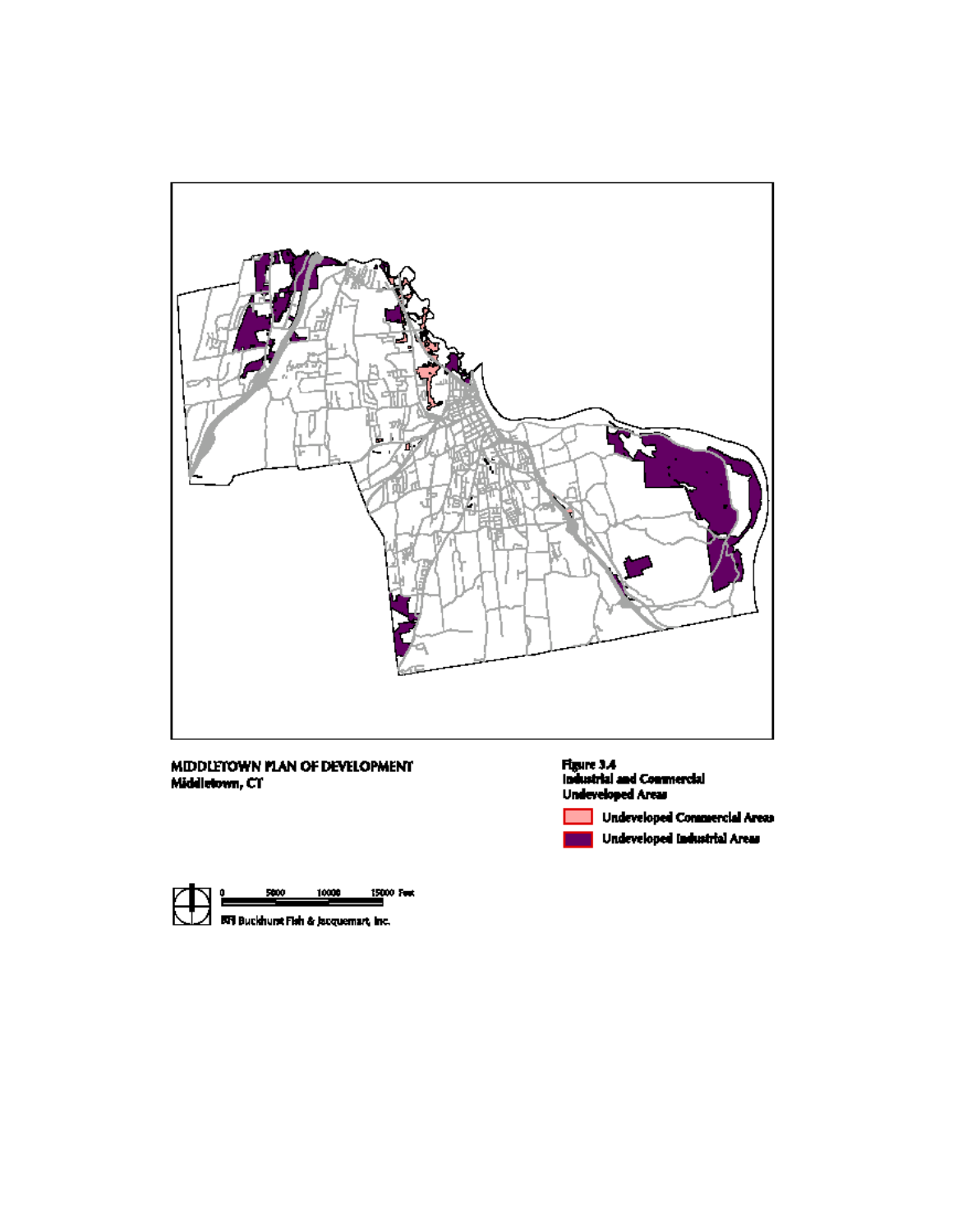The table indicates that an additional 8,800 units could be built, adding 20,400 persons to the city's population, raising the total population to approximately 65,000 people. This figure represents a theoretical maximum build-out, however, and does not represent a population projection. In fact, the State of Connecticut Department of Economic and Community Development (DECD) predicts a population level of 49,050 people for the City of Middletown in 2020 (See Table 2.2, page 9). This forecast harmonizes with the survey findings from August, 1999, in which two-thirds of Middletown residents stated their desire to see the City's population increase slightly to 50,000. Only one-third of respondents wished to see a moderate growth rate resulting in about 55,000 residents.

Following the State DECD population projections, the City will need approximately 2,400 additional housing units. As Table 3.3 makes clear, Middletown has ample undeveloped land to accommodate the increase in housing units. The challenge confronting residents and city officials is to channel that growth so that the additional units benefit the city and do not detract from the existing quality of life.

**Mixed-Use Areas.** It should also be noted that Middletown has mixed-use zones that allow both residential as well as commercial uses. The MX zone can be found along major corridors while the IM zone is limited to a site near the interstate. The IM zone has a maximum cap of 250 dwelling units. Table 3.3 only lists the residential possibilities in these two zones, though additional commercial space is possible in the MX zone, and office space is required in the IM zone, as indicated in the table.

**Costs of Community Services.** Commercial, industrial, and residential development provides new tax revenue and a larger tax base for the local municipality. However, local governments have become more aware of the different costs associated with different types of development. Commercial and industrial development tends to generate tax dollars, requiring few services from the city or town. Residential development, however, often ends up being a liability, requiring the city to spend more in services than it generates in tax dollars.

Middletown's Department of Planning, Conservation, and Development examined the budgetary impacts of development on the City's education costs. The 1997 report concluded that singlefamily residential development requires the City to spend \$1.32 in taxes for every \$1.00 the household generates. Commercial/industrial development, however, required only \$.54 in expenditures for every dollar, netting the City 46 cents. From a budgetary perspective, commercial and industrial development appears preferable to residential growth. However, industrial and commercial growth also results in residential growth, as people move to the community with the new jobs. This has the effect of reducing some of the economic gains brought about by the development in the first place.

Because the education budget makes up such a large percentage of the city's entire budget (53% in 1996), development that does not impact the educational system is often seen as "paying its own way." Residential developments that cater to older Americans, for instance, are often welcome because these households do not add children to the local school district and therefore do not require construction of new public buildings. Likewise, simply preventing residential development can save the city educational dollars. Buying land (the amount often leveraged with federal or state funds) and setting it aside for open space purposes, can result in a net savings for the city. $\epsilon$  Another economic benefit from buying open space is that residential land near the open

<sup>6</sup> Department of Planning, Conservation and Development. *Cost of Community Services/Total Build Out Analysis.* City of Middletown, February, 1997.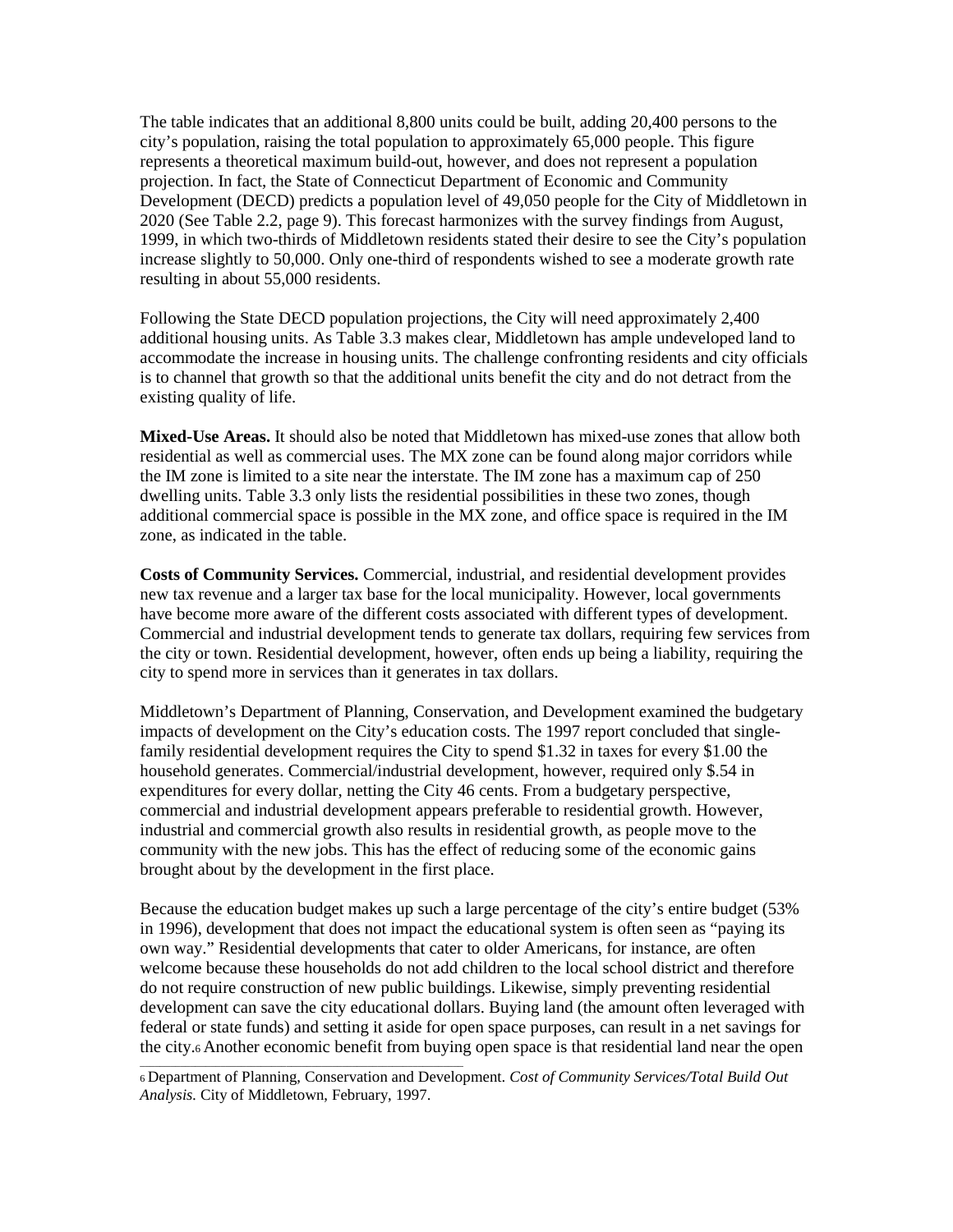space parcel typically rises in value, generating additional tax dollars to the municipality (Weicher and Zerbst, 1973; Hendon, 1971; McLeod, 1984).

While full build out to 65,000 residents would severely and negatively impact the school district, low-level growth can be absorbed by the present infrastructure. The 1996-1997 school year saw an enrollment level of 4,800 students while the total capacity for the school district is 6,112 students. However, the age distribution of the students is not evenly spread out. The high school, for instance, is currently over capacity. If Middletown grows to a population of 50,000, the desired level indicated in the recent survey, current municipal infrastructure can probably accept the new arrivals, though some additional needs may be required.

## **3.5 Summary**

Over the past decade, the city has added to its housing stock and increased its commercial and industrial tax base. Development during this time has been consistent with the 1990 Plan of Development, which sought:

"to encourage the appropriate, coordinated, and economic use of land in a manner which is consistent with the goals articulated in this plan, facilitates conservation of energy, and enables the efficient supply of public utilities and services." (p.19)

Goals laid out in the 1990 Plan, such as the acquisition of more open space, encouraging the vitality of the Central Business District, scrutinizing expansion of the water and sewer service areas, and encouraging a diverse mix of single-family residential dwellings set the guidelines for commercial, industrial, and residential development over the past decade that maintained a coherent scheme.

Looking to the future, residents have strongly voiced their concern to limit Middletown's growth to approximately 50,000 people. If current population projections hold, then Middletown will not reach that level for at least 20 years. At the same time, 65% of respondents also want the City to pursue commercial and industrial expansion. Industrial and commercial expansion, however, often results in new families moving into a community to be closer to where they work.

The quality of the new growth is going to be a significant factor in the future. Already, residents are speaking out about the design of their community – 74% of those surveyed said they want greater design review of all projects. It is not enough to limit growth, but to also ensure that it is visually compatible with and enhances the existing built fabric.

## **Major Assets**

The city's current land use mix is characterized by:

- A compact downtown that offers numerous services within walking distance of many single-family and multi-family homes.
- Variety of residential densities.
- Existing infrastructure that can accommodate new development of large, vacant tracts.
- Significant acreage of parkland and dedicated open space.
- Proximity to unique natural resources.